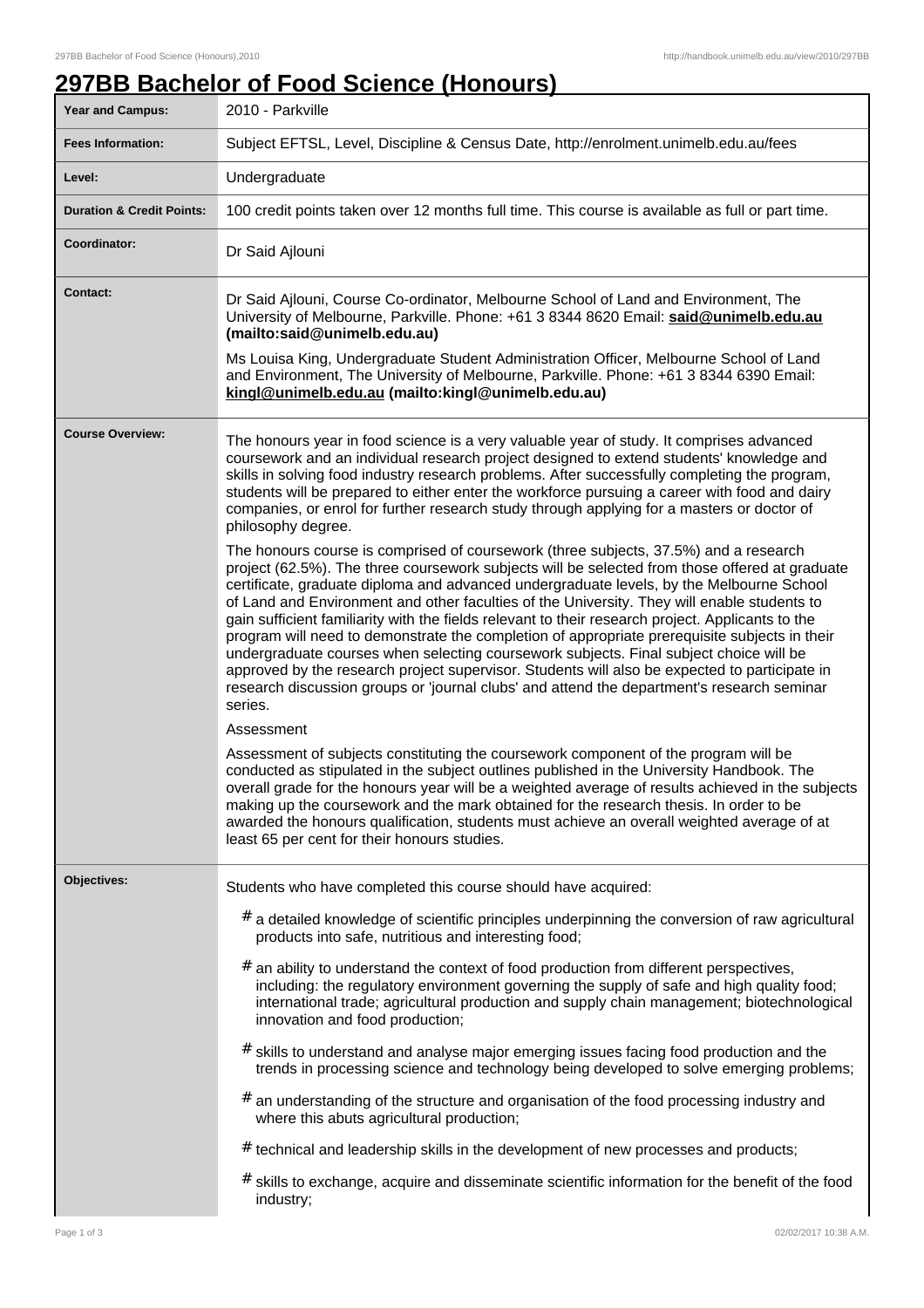|                                                             | $#$ understanding of environmental issues relevant to food production and the technology<br>needed to address these issues across the production chain;                                                                                                                                                                                                                                                                                                                                                                                                                                                                                                                                                                                                                                                                                                                                                                                                                                   |                                   |                          |  |
|-------------------------------------------------------------|-------------------------------------------------------------------------------------------------------------------------------------------------------------------------------------------------------------------------------------------------------------------------------------------------------------------------------------------------------------------------------------------------------------------------------------------------------------------------------------------------------------------------------------------------------------------------------------------------------------------------------------------------------------------------------------------------------------------------------------------------------------------------------------------------------------------------------------------------------------------------------------------------------------------------------------------------------------------------------------------|-----------------------------------|--------------------------|--|
|                                                             | $#$ a capacity and motivation for continuing independent learning; and                                                                                                                                                                                                                                                                                                                                                                                                                                                                                                                                                                                                                                                                                                                                                                                                                                                                                                                    |                                   |                          |  |
|                                                             | $#$ understanding of the rights, privileges and responsibilities conferred with the degree and<br>memberships of professional associations.                                                                                                                                                                                                                                                                                                                                                                                                                                                                                                                                                                                                                                                                                                                                                                                                                                               |                                   |                          |  |
| <b>Course Structure &amp;</b><br><b>Available Subjects:</b> | 297BB - Bachelor of Food Science (Honours)                                                                                                                                                                                                                                                                                                                                                                                                                                                                                                                                                                                                                                                                                                                                                                                                                                                                                                                                                |                                   |                          |  |
| <b>Subject Options:</b>                                     | <b>BACHELOR OF FOOD SCIENCE (HONOURS)</b>                                                                                                                                                                                                                                                                                                                                                                                                                                                                                                                                                                                                                                                                                                                                                                                                                                                                                                                                                 |                                   |                          |  |
|                                                             | The honours course is comprised of coursework and a research project. The coursework<br>subjects consist of core subjects, and electives to be selected essentially from 400-level<br>subjects offered by the Melbourne School of Land and Environment and other faculties of<br>the University. They will enable students to gain sufficient familiarity with the fields relevant<br>to their research project. Up to two subjects not appearing on the recommended list can be<br>taken for credit, subject to course coordinator approval. Students may select two 300-level<br>subjects for credit, subject to course coordinator approval. Applicants to the program will need<br>to demonstrate the completion of appropriate prerequisite subjects in their undergraduate<br>courses when selecting coursework subjects. Students will also be expected to participate<br>in research discussion groups or 'journal clubs' and to attend the Faculty's research seminar<br>series. |                                   |                          |  |
|                                                             | <b>HONOURS RESEARCH PROJECT</b>                                                                                                                                                                                                                                                                                                                                                                                                                                                                                                                                                                                                                                                                                                                                                                                                                                                                                                                                                           |                                   |                          |  |
|                                                             | Students will select a project from a list formulated by supervisors. Some of these projects may<br>be offered in collaboration with food or agricultural companies, and collaborating institutions<br>such as Food Science Australia. Project proposals detailing the experimental plan and a<br>literature review will be presented before the departmental Honours Panel for discussion and<br>approval prior to commencing experimental work. Students will be required to present seminars<br>on both their project proposal and the outcomes of their research. The expected volume of<br>the thesis (including references) will normally be limited to 20 000 words (approximately 50 A4<br>pages).                                                                                                                                                                                                                                                                                |                                   |                          |  |
|                                                             | Subject                                                                                                                                                                                                                                                                                                                                                                                                                                                                                                                                                                                                                                                                                                                                                                                                                                                                                                                                                                                   | <b>Study Period Commencement:</b> | <b>Credit</b><br>Points: |  |
|                                                             | AGRI40001 Honours Research Project                                                                                                                                                                                                                                                                                                                                                                                                                                                                                                                                                                                                                                                                                                                                                                                                                                                                                                                                                        | Year Long                         | 62.50                    |  |
|                                                             | 202-402 Honours Research Project                                                                                                                                                                                                                                                                                                                                                                                                                                                                                                                                                                                                                                                                                                                                                                                                                                                                                                                                                          | Not offered 2010                  | 62.50                    |  |
|                                                             | AGRI40003 Honours Research Project (MYE)                                                                                                                                                                                                                                                                                                                                                                                                                                                                                                                                                                                                                                                                                                                                                                                                                                                                                                                                                  | Semester 1                        | 25                       |  |
|                                                             | <b>SELCTIVES</b>                                                                                                                                                                                                                                                                                                                                                                                                                                                                                                                                                                                                                                                                                                                                                                                                                                                                                                                                                                          |                                   |                          |  |
|                                                             | Students Must complete one of the following subjects:                                                                                                                                                                                                                                                                                                                                                                                                                                                                                                                                                                                                                                                                                                                                                                                                                                                                                                                                     |                                   |                          |  |
|                                                             | 208-411 Research Philosophies and Statistics or 207-414 Social Research Methods.                                                                                                                                                                                                                                                                                                                                                                                                                                                                                                                                                                                                                                                                                                                                                                                                                                                                                                          |                                   |                          |  |
|                                                             | <b>Subject</b>                                                                                                                                                                                                                                                                                                                                                                                                                                                                                                                                                                                                                                                                                                                                                                                                                                                                                                                                                                            | <b>Study Period Commencement:</b> | Credit<br>Points:        |  |
|                                                             | MAST40001 Research Philosophies and Statistics                                                                                                                                                                                                                                                                                                                                                                                                                                                                                                                                                                                                                                                                                                                                                                                                                                                                                                                                            | Semester 1                        | 12.50                    |  |
|                                                             | NRMT40005 Social Research Methods                                                                                                                                                                                                                                                                                                                                                                                                                                                                                                                                                                                                                                                                                                                                                                                                                                                                                                                                                         | Semester 1                        | 12.50                    |  |
|                                                             | <b>ELECTIVE SUBJECTS</b>                                                                                                                                                                                                                                                                                                                                                                                                                                                                                                                                                                                                                                                                                                                                                                                                                                                                                                                                                                  |                                   |                          |  |
|                                                             | Students Must complete two elective subjects chosen from 300/400 level subjects.<br>Subject selection must be sanctioned by the course coordinator.                                                                                                                                                                                                                                                                                                                                                                                                                                                                                                                                                                                                                                                                                                                                                                                                                                       |                                   |                          |  |
| <b>Entry Requirements:</b>                                  | All applicants must satisfy the following two requirements.                                                                                                                                                                                                                                                                                                                                                                                                                                                                                                                                                                                                                                                                                                                                                                                                                                                                                                                               |                                   |                          |  |
|                                                             | # Applicants must hold a bachelors level degree in any of the following areas: agricultural<br>science, biological science (preferred majors in biochemistry or microbiology), chemistry,<br>engineering or food science.                                                                                                                                                                                                                                                                                                                                                                                                                                                                                                                                                                                                                                                                                                                                                                 |                                   |                          |  |